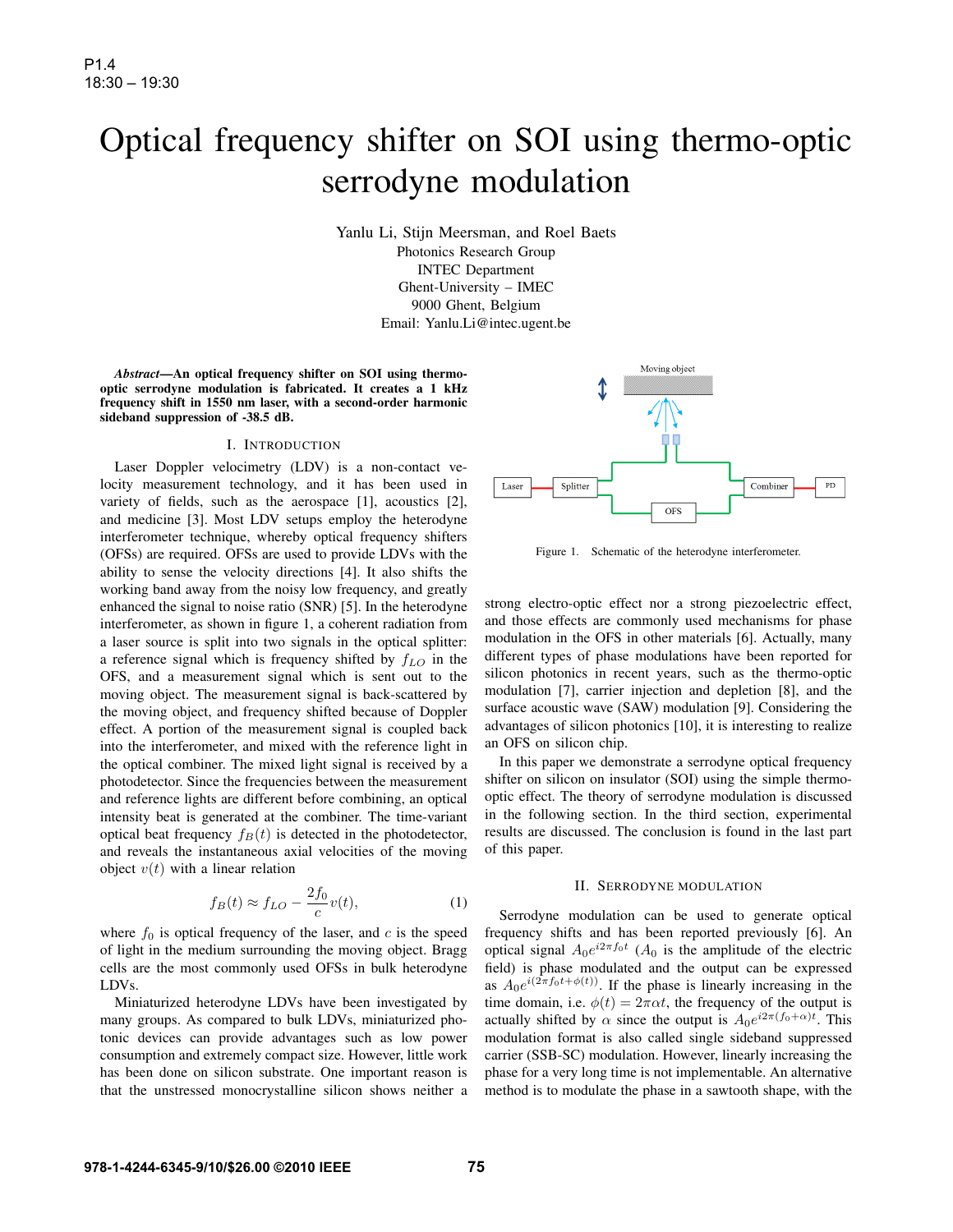

Figure 2. Ideal sawtooth phase shift (dotted blue curve) and non-ideal sawtooth with a finite fall-time  $T_F = 0.1$  ms (red solid curve). The repetition rate of the sawtooth is  $f_{st} = 1kHz$ .



Figure 3. 3(a): Power spectral density of non-ideal sawtooth ( $T_F/T = 5\%$ ,  $f_{st}$ =1 kHz). Around 1 kHz the power density is -3.94 dB/Hz, and around 2 kHz it is -22.82 dB/Hz; 3(b): Second harmonic suppressions (compared to the fundamental harmonic) v.s.  $T_F/T$ .

peak-to-peak phase amplitude  $2n\pi$  ( $n \in \mathbb{N}$ ) and the repetition rate  $f_{st}$ . The resultant frequency shift equals to  $kf_{st}$ .

One important problem with the sawtooth phase modulation is that the fall-time of the phase  $T_F$  can not be infinitely small (see figure 2), and that is due to the bandwidth limitation of the driver (function generator) and the modulator. In that case, the carrier and other harmonic sidebands are not totally suppressed [6]. As a result, the photocurrent signal from photodetector also has several unsuppressed sidebands with a spacing of  $nf_{st}$ . Figure 3(a) illustrates the power spectral density of the photocurrent, when the reference signal is phase modulated to a non-ideal 1 kHz sawtooth ( $T_F/T = 5\%$ , where  $T$  is the period of the sawtooth) and the measurement signal is kept unmodulated. The second-order harmonic is 19 dB weaker than the fundamental harmonic. The suppression of the second-order harmonic (compared to the fundamental harmonic) as a function of fall-time ratio is shown in figure 3(b).

#### III. EXPERIMENT

The heterodyne Mach-Zehnder interferometer (MZI) on SOI with grating coupler array is fabricated in IMEC, Leuven. (see figure 4). An optical fiber array with a fiber spacing of 250  $\mu$ m is used as a "bus" to send the laser into or out from the chip. The MZI has two SOI ridge waveguide arms (ridge: 220 nm



Figure 4. On-chip heterodyne MZI interferometer design.



Figure 5. The cross-section of the thermo-optic frequency modulator.

high, 450 nm wide): the upper arm (725  $\mu$ m long) used as the thermo-optic OFS, and the lower arm used for sending and receiving measurement light (via ports 3 and 4) to/from the moving object. A Ti heater will be fabricated on top of the upper waveguide arm, and is used to tune the effective index of the waveguide by changing the temperature. At both ends of the MZI, two 3dB MMIs are used as the optical splitter and combiner. A laser signal can be sent into the MZI via either port 1 or 2. Similarly, the photodetector can connect to either port 5 or 6 for optical receiving. The arm that links ports 0 and 7 is only used for the alignment between the fiber array and on-chip grating coupler array.

The sample is coated with a Benzocyclobutene (BCB) layer to separate the Ti heater from the waveguide, in order to avoid the large optical absorption caused by the metal. The thickness of the BCB between the top of the waveguide and the bottom of the heater G is estimated to around 600 nm. A 2  $\mu$ m width  $(W)$ , 320 nm thick  $(H)$  Ti heater is then fabricated on top of the BCB by liftoff process. Measurements show that the resistance of this heater is 1.37 kΩ. The cross-section of the modulator is shown in figure 5.

While keeping port 3 and 4 connected with a fiber and a polarization controller (used for controlling the optical coupling efficiency between port 3 and 4), a 1550 nm laser is generated from a temperature controlled DFB laser and send to port 1 (or 2). An isolator and a polarization controller are used before the laser light enters to the chip. The isolator is employed to avoid the reflection of light to the DFB laser, and the polarization controller is used to couple the TE light into